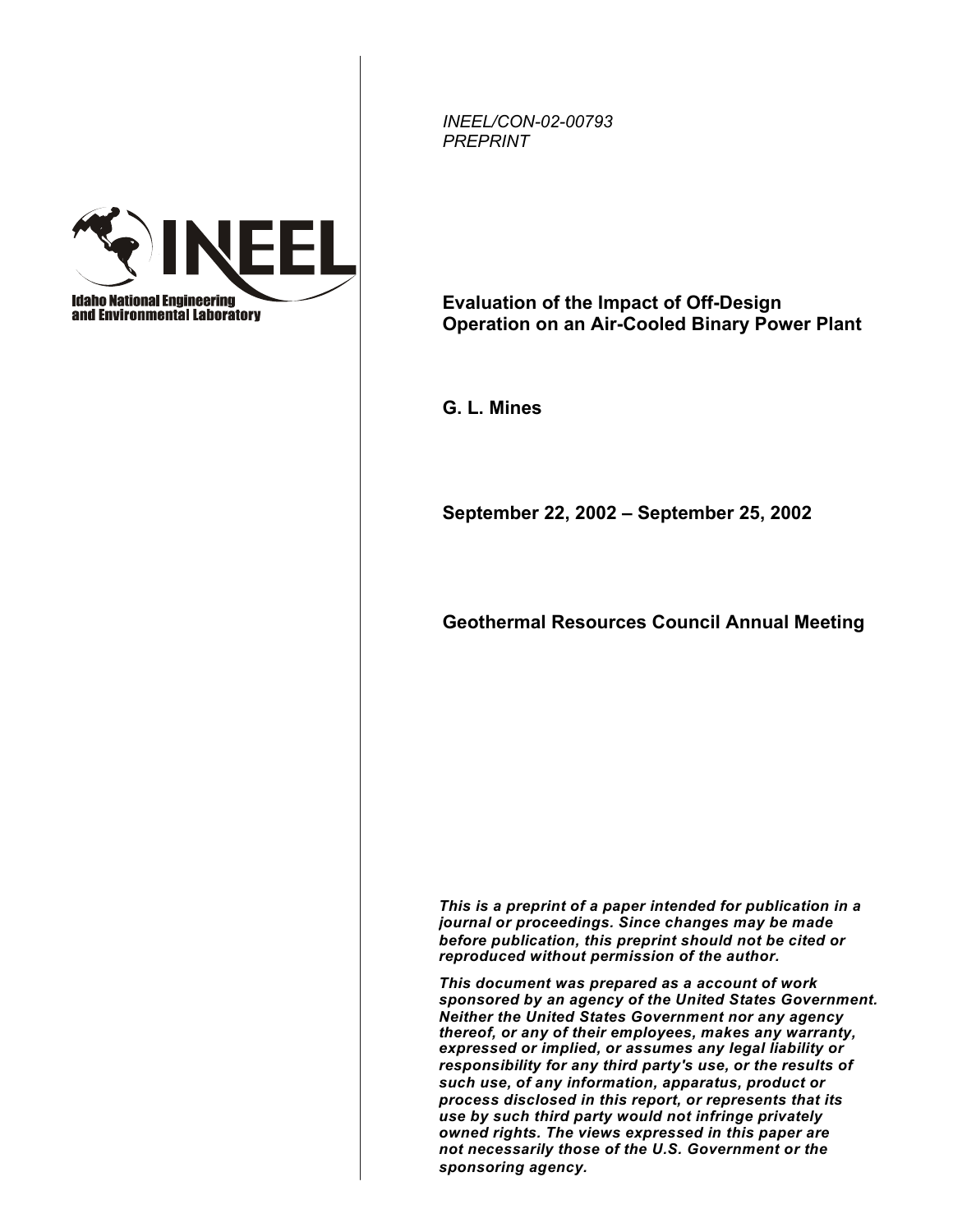# **Evaluation of the Impact of Off-Design Operation on an Air-Cooled Binary Power Plant**

# Greg L. Mines Idaho National Engineering and Environmental Laboratory

**Key Words:** binary power plants, air-cooled condenser, off-design operation, available energy analysis

# **Abstract**

Geothermal power plants are designed and constructed to provide a rated power output at specific resource and ambient conditions. Due to both diurnal and seasonal changes in the ambient air temperature, as well as a decline in resource productivity over time, plants seldom operate at these "design" conditions. This paper examines the impact of "off-design" operation of an air-cooled binary geothermal power plant. An available energy analysis is used to evaluate operation at these conditions. This evaluation identifies those portions of the power cycle that are most sensitive to changing resource and ambient conditions, as well as where improvements in cycle component or system performance would have the largest impact in increasing power output.

# **Background**

This paper summarizes the results of a recently completed study that examined the effects of operating an air-cooled binary power plant at off-design resource and ambient conditions. $\frac{1}{1}$  The impact of operating at off-design conditions is particular significant in binary geothermal power plants because of both the temperature and energy content of the geothermal fluids used. This sensitivity can be illustrated by examining the thermal efficiency of an ideal (reversible) power cycle. For this ideal cycle, the thermal efficiency is equivalent to the Carnot efficiency,

 $\eta_c = I - (T_C/T_H)$ , where *T* is the absolute temperature at the sink (*C*) and source (H).

The ideal thermal efficiency of geothermal power cycle operating with a 330ºF resource and 45 $\degree$ F ambient would be  $\sim$ 36%; which implies that an idealized cycle operating between these resource and ambient temperatures could convert 35% of the heat input into power. (In contrast if the source temperature were 1000ºF, the ideal thermal efficiency would be~65%.) The performance limit defined by the Carnot efficiency assumes that work and heat are equivalent and interchangeable. The Second Law of Thermodynamics states heat can not be completely converted to work in a cyclic process. A Second Law analysis identifies the ideal work that can be done between a heat source and a heat sink, and provides a basis for determining where in a power cycle this ideal work is lost (irreversibility).

Available energy is a measure of the ability to do work. It is defined as " that portion of energy which could be converted into work by ideal processes which reduce the system to a dead state – a state in equilibrium with the earth and its atmosphere."<sup>2</sup> (In this study, the dead state condition is taken to be the ambient.) Figure 1 is a plot of the available energy of a liquid, geothermal resource as a function of both resource temperature and the ambient air temperature.

This figure illustrates the sensitivity of the ideal power output from a plant to both the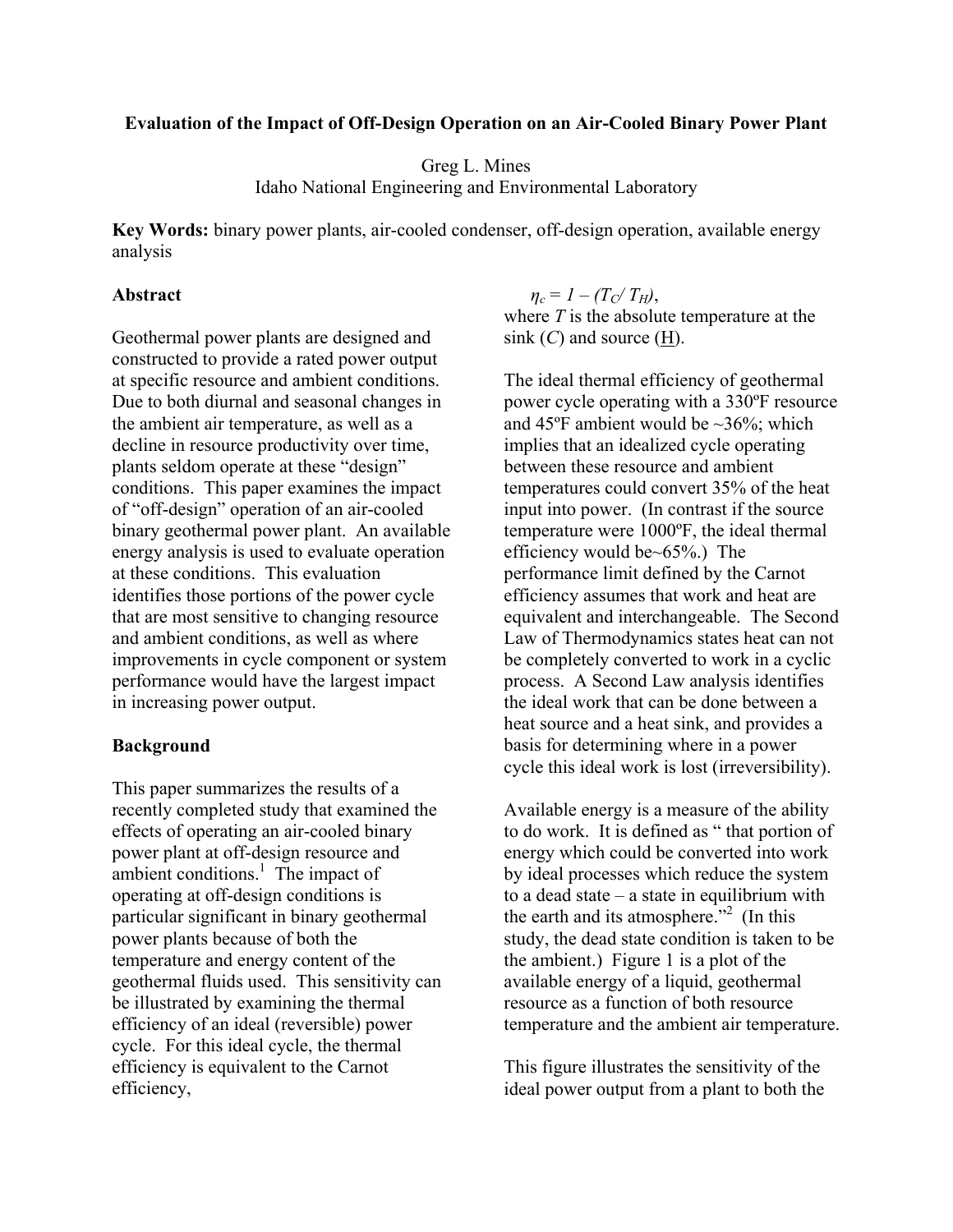resource and ambient temperatures. Although the magnitude of the change is larger at the higher temperature resource, the relative impact of the ambient temperature on the available energy is larger as the resource temperature decreases (the available energy of the 400ºF resource decreases ~40% over this range of ambient temperatures; the available energy of the 250 $\mathrm{^oF}$  resource decreases by ~60%).





The Second-Law efficiency is the measure of the ability of a heat engine, or power cycle, to convert the available energy to power. It is defined as

 $\eta_{2nd} = W_{net} / AE$ , where *Wnet* is the net work and *AE* is the available energy.

If the Second-Law efficiency were constant at all operating conditions the power output from the plant would follow the available energy trends indicated in Figure 1. Maintaining this constant conversion rate

requires that all conversion system components operate at a constant efficiency or performance level for all operating conditions. If their performance degrades (as typically occurs in an operating plant), then the Second-Law efficiency will decrease, and the plant power output will degrade by more than indicated by the available energy trends in Figure 1.

## **Approach**

Because of the impact of the ambient temperature on its performance, an aircooled binary plant was selected for evaluation. In this plant type, heat is rejected directly to the ambient air (drybulb) temperature, which represents the "sink" temperature. Plants utilizing evaporative heat rejection systems also reject directly to the ambient, however their "sink" condition is represented by ambient wet-bulb temperature. Because ambient dry-bulb temperature is higher than the wetbulb temperature, the performance of a plant using air-cooled condensers is more sensitive to changes in the ambient air temperature.

An air-cooled binary plant model was developed using ASPEN Plus software. The modeled plant size (15 MWe, net) and configuration were similar to those of existing commercial binary plants. Component performance was modeled around existing plant component specifications and/or plant operating data. The modeled plant used an isobutane working fluid. The plant and components were sized to produce the desired power output for specified resource and ambient conditions. This fixed configuration plant was then used to evaluate performance at off-design resource and ambient scenarios. Individual component performance was modeled to vary with changes in flow rates,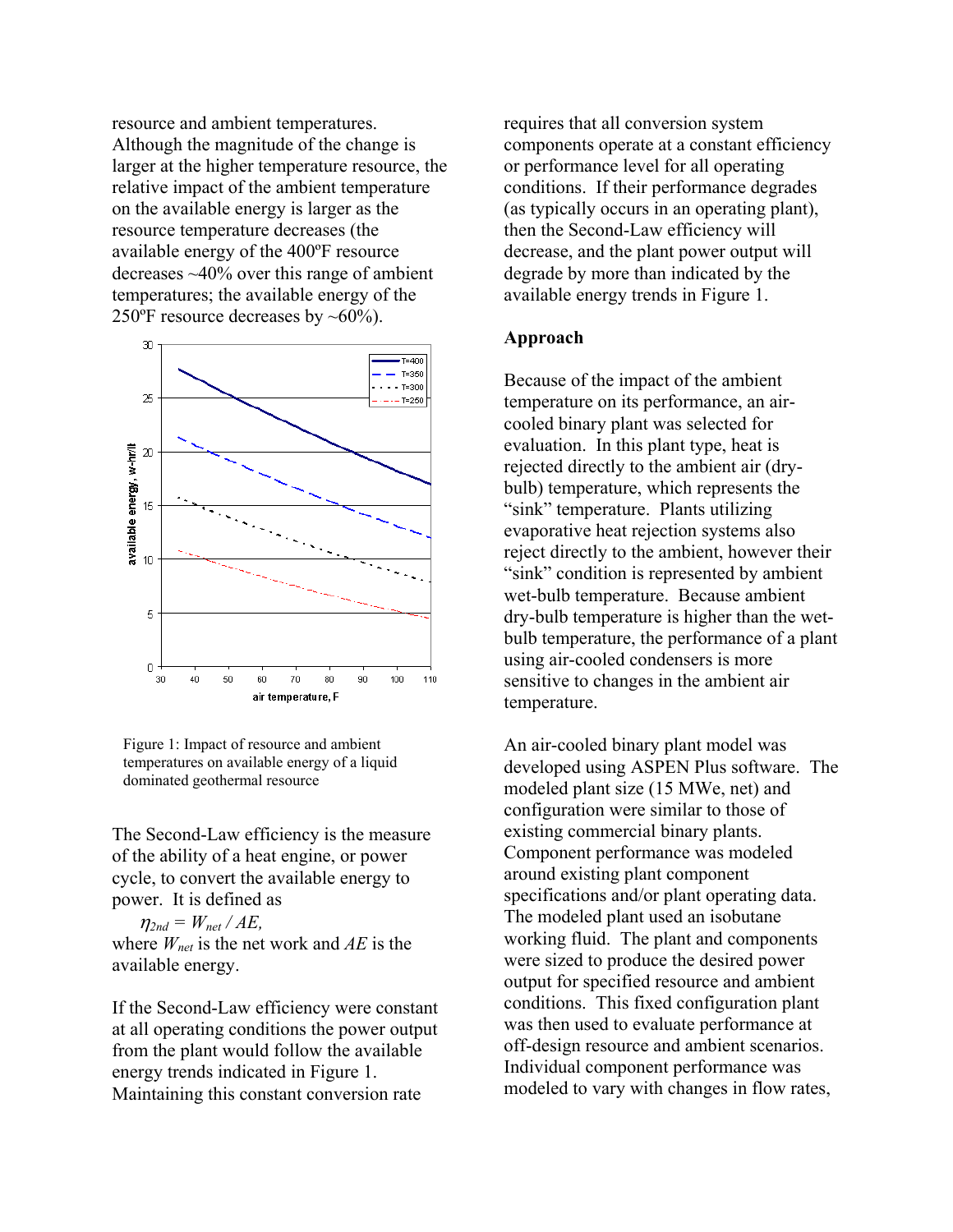so that the modeled plant's response to changes in resource and ambient conditions would be indicative of an actual plant's response. The turbine was modeled assuming it had variable geometry nozzles. Deviation in its efficiency was determined using corrections obtained from Balje<sup>3</sup> for both throttling with the turbine nozzles, and for deviation from the design velocity ratio (ratio of the rotor tip speed to the spouting velocity). Friction losses were calculated using representative pipe diameters, estimated piping lengths, and process data.

For a given resource and ambient scenario, the turbine inlet pressure and temperature were varied until the maximum net power output was achieved. Achieving this optimum output is limited by the pump (deliver flow at the desired pressure), by the brine heat exchanger (bring flow to the required turbine inlet temperature), or the turbine (expand the flow). The turbine can limit operation because the vapor flow through the turbine nozzles is "choked". Using a turbine with a variable nozzle geometry offers an additional degree of freedom in operating the plant (and optimizing output) by allowing the turbine nozzle flow area to be varied. This allows the vapor flow rate to be varied for specific turbine inlet conditions.

The available energy analysis of the power cycle is based upon the conservation of available energy. For steady flow, the conservation of the available energy in a binary plant can be expressed as:

 $AE$ *,gf-in* =  $AE$ *,gf-out* +  $AE$ *,air-out* +  $P_{net}$ + *Ȉ(Irreversibility)component/process*,

where *AE,gf-in* is the available energy of the brine entering the plant, *AE,gf-out* is the available energy of the brine leaving the plant, *AE,air-out* is the available energy of the air leaving the plant, *Pnet* is the net plant power, and  $\Sigma$ *(Irreversibility)*<sub>component/process</sub> is the sum of the plant component and process irreversibilities.

For a steady state flow, the available energy of a stream is

*AE* = *m*  $\int (h - h_o) - T_o(s_{in} - s_o)$ , where *m* is the mass flow rate, *h* is enthalpy, *T* is the absolute temperature, *s* is entropy, and subscript *o* refers to "dead" state condition (ambient conditions).

The irreversibility (*I*) for a process or component at steady state can be shown to be

 $I = -T_o \Sigma m_{nth} (s_{in} - s_{out})_{nth}$ , where the subscript *nth* represents the different streams in and out of the process/component.

The air entering the plant is at the defined dead state condition, thus its available energy is zero and it is not included as an inlet available energy stream. The terms to the right side of the available energy conservation equation represent the consumption or dissipation of the available energy of the brine entering the plant.

# **Model Results**

The modeled plant produced 15 MWe at a resource temperature of 330ºF and an ambient temperature of 45ºF. The optimum power output was achieved by varying the turbine inlet conditions. In Figure 2, the dissipation of the available energy of the brine entering the plant is shown as a function of the turbine inlet pressure (for the design resource and ambient conditions). This available energy analysis indicates that the optimum power output  $(P_{net})$  occurs at an inlet pressure of ~470 psi in the modeled plant. (The  $P_{net}$  curve is equivalent to the Second-Law efficiency).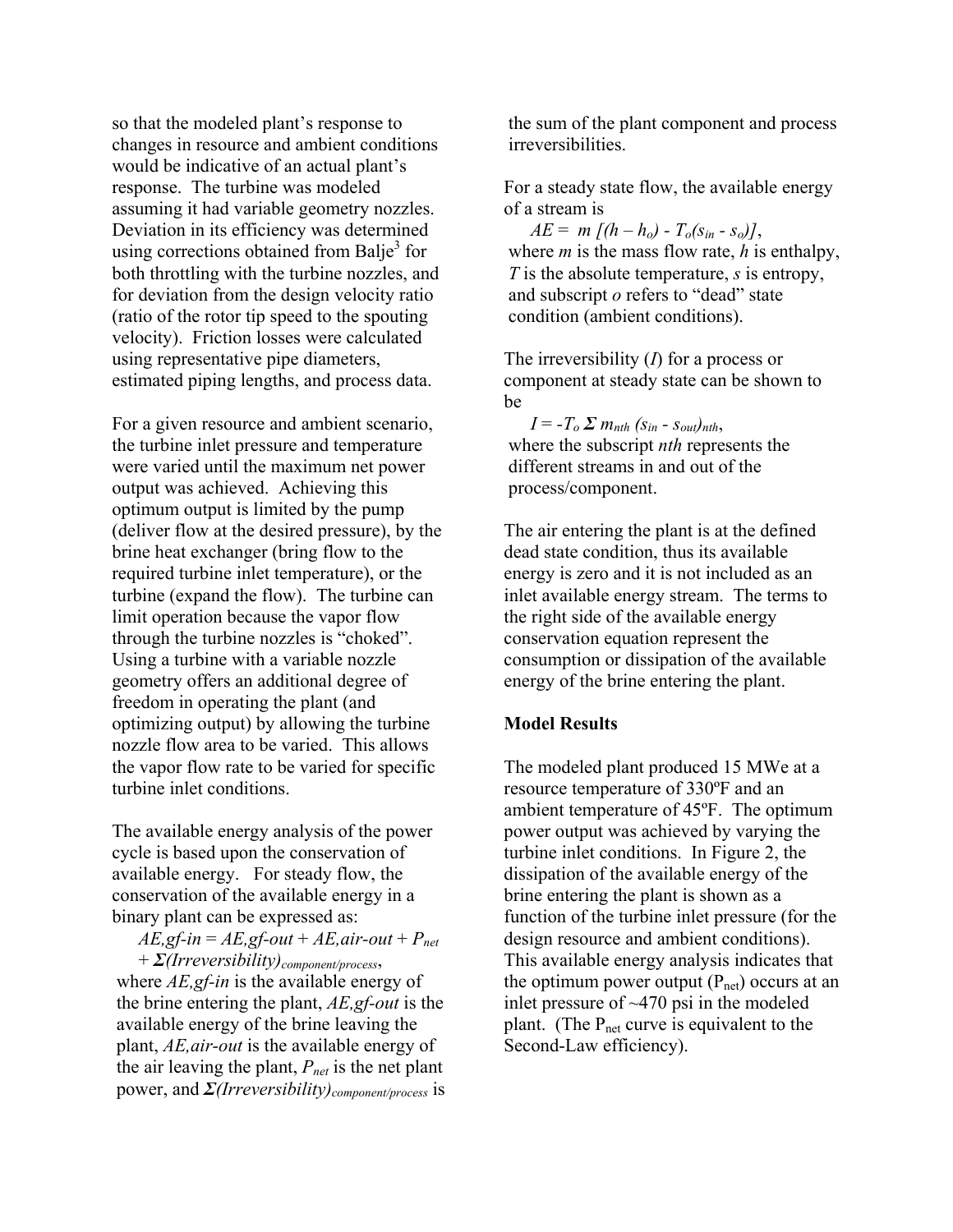Pnet, or Second-Law efficiency, is optimized by minimizing the remaining factors associated with the dissipation of the inlet brine's available energy. The available energy of the brine leaving the plant is the largest of these factors. Both it and the turbine irreversibility increase with increasing turbine inlet pressure. The other factors remain relatively constant or decrease as the inlet pressure increases. Similar analyses at other resource and ambient conditions showed that the optimum power output (maximum Second-Law efficiency) tends to occur at the point where the turbine irreversibility is minimized.





The first off-design condition evaluated was the effect of the ambient air temperature on performance. With the brine inlet temperature and flow at their design conditions, plant performance was optimized for ambient air temperatures between 40º and 100ºF. At each optimized condition, an available energy evaluation was made to determine how the available energy of the brine entering the plant was being dissipated, or consumed. This

dissipation of the inlet brine's available energy is shown in Figure 3 as a function of the ambient air temperature. The major contributors to the dissipation of the inlet brine's available energy are the effluent brine's available energy, the irreversibilities associated with both heat exchange process, the turbine irreversibility, and the available energy of the air leaving the plant. The results show that the Second-Law efficiency, or available energy conversion rate, declines as the ambient air temperature rises. This indicates that the degradation in plant performance with ambient temperature will be greater than would be indicated by considering just the change in available energy (as indicated in Figure 1).



available energy dissipation at design brine

A similar analysis was used to evaluate the effect of a decline in resource productivity on plant performance over the same ambient temperature range. Five scenarios for resource decline were evaluated; declines in brine flow of 10% and 20% (at the design temperature of 330ºF), brine inlet temperatures of 320ºF and 310ºF (at design flow), and a 310ºF brine inlet temperature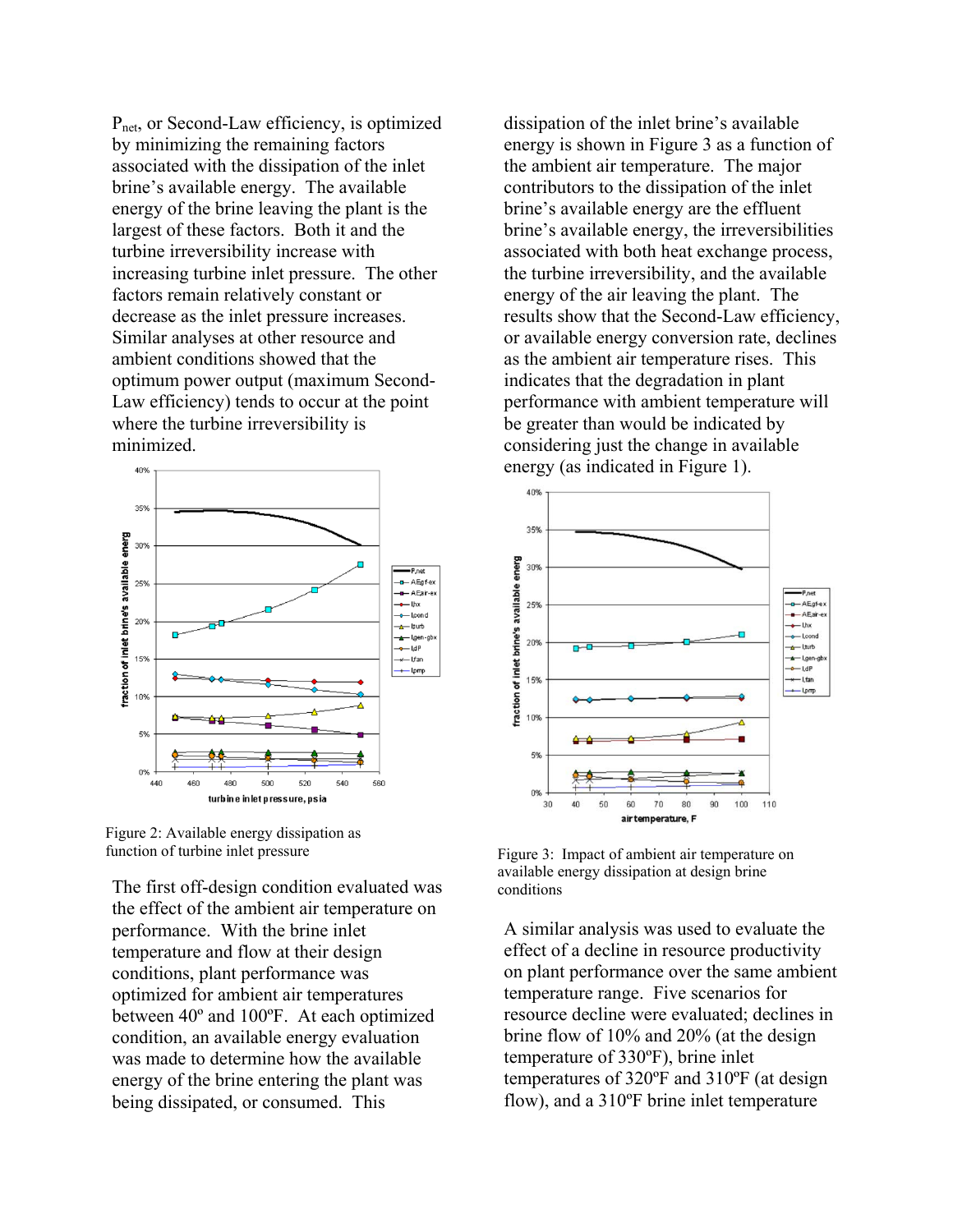with a 20% decline in brine flow. An example of this analysis is shown in Figure 4, which shows the impact of the brine inlet temperature on performance at an ambient temperature of 80ºF. These results show how plant performance declines as the resource temperature decreases. This decline occurs largely because of the increasing significance of the effluent brine's available energy with the lower resource temperatures. The results suggest the turbine irreversibility also tends to increase as the resource temperature decreases. These undesired increases in the available energy dissipation are partially offset by decreases in both the available energy of the air leaving the plant and irreversibility associated with the condenser (both decreases are due to less heat is being rejected). The report on the study of the impact of off-design resource and ambient conditions on binary plant performance contains the complete available energy evaluation for each of the five off-design resource scenarios, as well as the available energy analysis for the design conditions.<sup>1</sup>



Figure 4: Impact of brine temperature on available energy dissipation at 80ºF ambient

## **Performance Improvements**

The available energy analysis revealed that available energy of the brine and air streams leaving the plant, the irreversibilities associated with both heat exchange processes, and the turbine irreversibility have significant adverse impacts on the available energy dissipation. Because results presented represent optimized power output operation, no additional performance gain can be achieved by adjusting plant operating conditions. Further increases in plant performance will be achieved by removing any imposed operating constraints or by modifying plant components. The following is a brief summary of some of the evaluated methods of mitigating the adverse impact of off-design operation on performance. Again, a more detailed discussion of the evaluation of these methods is provided in the detailed report of these studies.

## *Remove turbine inlet superheat constraint* -

Plant performance as initially modeled assuming a minimum superheat level had to be maintained at the turbine inlet. By removing this constraint and allowing superheat levels down to 0.5ºF, the plant performance increased by up to  $\sim 3\%$ . Performance increases were largest at the cooler ambient temperatures and for resource scenarios corresponding to a decline in fluid flow rate (the benefit was smaller with a resource temperature decline). The benefit decreased with increasing ambient air temperatures, and at the design brine conditions there was no benefit.

#### *Spraying excess pump flow into turbine*

*exhaust* - When there is excess pump capacity (corresponding to a decline in resource productivity), excess flow could be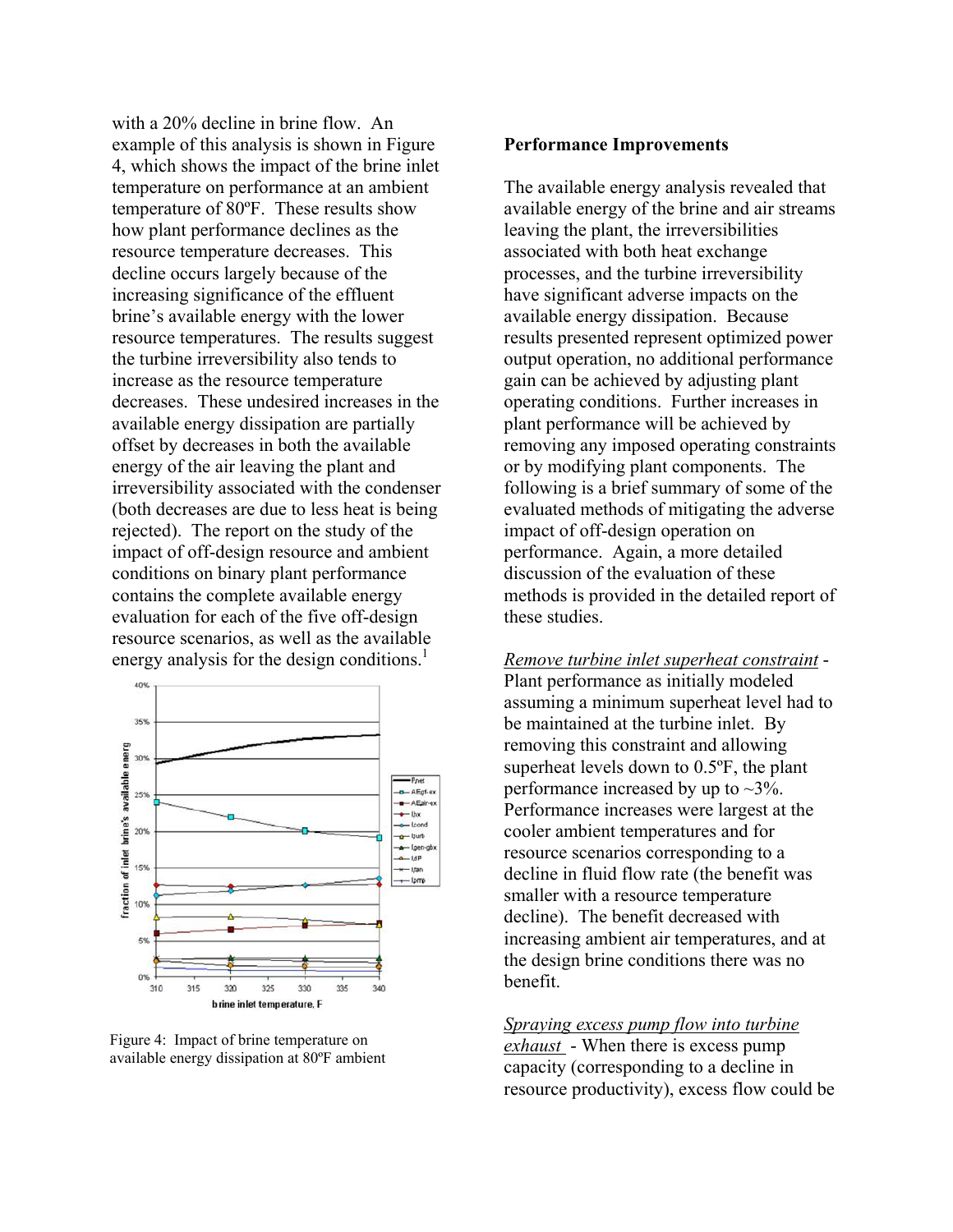sprayed into the turbine exhaust piping to reduce the amount of superheat entering the condenser. Heat transfer coefficients for desuperheating are lower than those for condensing, thus condenser performance should be improved. However, the modeled plant results indicate there is no benefit in using the excess pump capacity in this manner. Increases in heat transfer coefficients due to reduced de-superheating were partially off-set by the decrease in condensing heat transfer coefficients due to the additional flow. The resulting predicted increase in the overall heat transfer coefficient was small enough to be offset by the effect of the additional condenser heat load due to the heat added by the working fluid pump.

## *Increasing heat exchanger performance/size*

– The impact of increasing the size or performance of both the condenser and brine heaters was evaluated by assuming there was an increase in the product of the overall heat transfer coefficient and the heat exchanger surface area (UA). A 25% increase in the brine heat exchanger UA increased power production from ~3.2% at the design ambient temperature (45ºF) to 5.5% at 100ºF. A similar 25% increase in the condenser UA would increase plant power production by  $\sim$ 3% and  $\sim$ 4.6% for the same ambient temperatures.

*Management of plant parasitics* – The potential benefit of using variable frequency drives (VFD's) to manage the plant parasitics or "house loads" was evaluated. These devices were applied to the working fluid pump and fan motors, allowing the working fluid and air flow rates to be varied to meet plant requirements. Modeling results indicate that because these devices consume power  $(\sim 3\%)$  there is minimal benefit from using them unless there is a decline in resource productivity. Using the

VFD's on the working fluid pumps produces an increasing benefit as the resource productivity declines. When used on the pump motors with a 20% decline in brine flow, these devices allowed 2 to 3% more power to be produced over the ambient temperature range of 40º to 100ºF. If the resource temperature declined to 310ºF, their use allowed 4 to 8% more power to be produced over this air temperature range. The benefits of using the VFD's with the condenser fans were not as large. For the decline in brine flow, the increase in plant power varied from 3.5% at 40ºF to 1% 100ºF. With a 310ºF resource, using the VFD,s on the condenser fans increased power by 2.5% (40ºF) to 1% (100ºF). In most, if not all, of the cases evaluated, optimum net plant power occurred when the VFD's were used to reduce the pump or fan power.

*Evaporative pre-cooling air entering the condenser* - The scheme evaluated passes the air through an evaporative cooling device before it enters the air-cooled condensers. As the air comes in contact with the water in this cooler, a portion of the water evaporates and cools the air stream. Model results indicate this concept has potential to substantially improve performance. The improvement is contingent upon the pressure drop through the evaporative cooler, the relative humidity of the ambient air, and the availability of water (in this study, no attempt was made to examine the effectiveness of the evaporative cooler). One case study assumed that the pressure drop through the evaporative cooler was equivalent to the design value for the air-cooled condenser bundle, that the air had a relative humidity of 30% and that there was excess water for the evaporative cooler. The resulting increase in the modeled plant performance varied from 7 to 30% over an ambient temperature range of 60º to 100ºF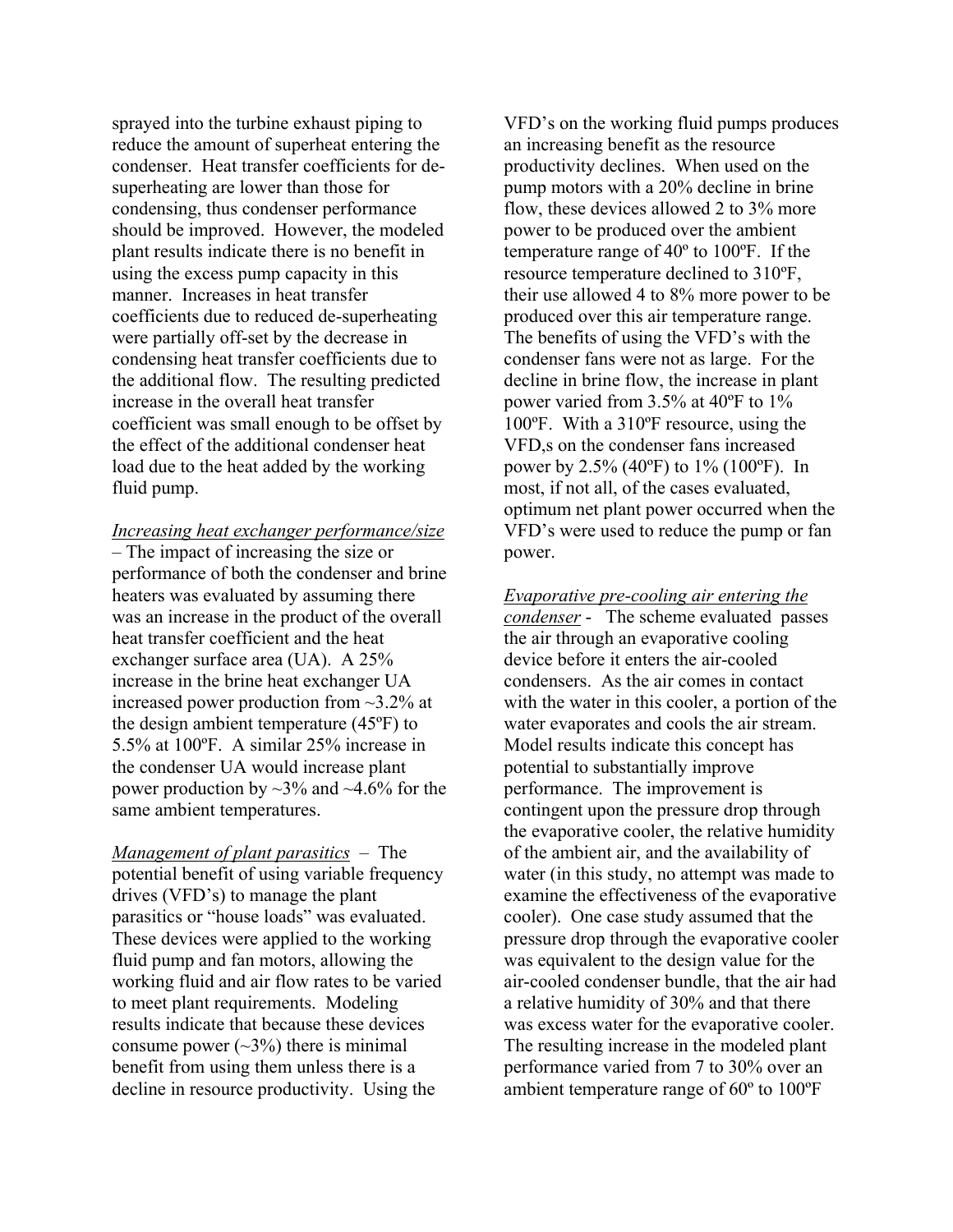(with the largest benefit at the higher ambient temperature).

*Hybrid heat rejection system* - Hudson Products Corp. includes in its product line a hybrid system that incorporates an evaporative cooler for the air entering the air-cooled condenser, with a water-cooled condenser. A similar combined wet-dry heat rejection system was evaluated where it was assumed that the water-cooled condenser was in series with the air-cooled condensers. Working fluid vapor leaving the turbine first entering the air-cooled condenser and then passed to the watercooled condenser where the condensation was completed. The scenario used for this study was a resource temperature of 310ºF and air at a temperature of 80ºF with a 30% relative humidity. If 25% of the condenser heat load was handled by the water cooled condenser, the hybrid system produced  $\sim$ 29% more power than the modeled baseline plant (no performance augmentation), and 8% more power than obtained by only pre-cooling the air entering the air-cooled condenser. The performance advantage increases as the fraction of the heat rejected in the water-cooled condenser increases; this also increases the size and cost of this condenser. No attempt was made in this study to determine the added cost associated with this performance gain, nor was any attempt made to optimize the hybrid heat rejection system configuration to achieve a maximum power benefit for a given water-cooled condenser size and cooling water flow rate.

*Improve turbine performance* - The modeled turbine efficiency varied with the velocity ratio and the degree of throttling done with the variable nozzles. The velocity ratio is the ratio the turbine rotor tip speed to the spouting velocity; the spouting velocity is determined from the isentropic enthalpy

change of the expanded working fluid vapor. The variable geometry nozzles allow the turbine inlet conditions to be varied to adjust this isentropic enthalpy change and approach the optimum velocity ratio. Because these adjustments are usually associated with throttling vapor flow, the optimum efficiency may not correspond to the maximum power (which is the product of the mass flow rate, isentropic enthalpy change, and turbine efficiency). One could also approach the optimum velocity ratio by varying the turbine rotor tip speed. By varying (and controlling) the turbine speed, the velocity ratio producing the maximum power output could be achieved without throttling flow. The modeled binary plant was used to determine the performance improvement that would be realized if it were possible to vary the turbine speed. The analysis indicates there is minimal benefit at the lower ambient temperatures. However, the benefit increases as the ambient temperature increases (at 100ºF, ~6% more power could be produced). This improvement in performance would require the turbine speed be reduced to  $\sim 85\%$  of its design value at this higher ambient temperature. Wind turbines utilize devices that are analogous in design and operation to motor VFD's to vary turbine speed. If these devices have a power consumption similar to the motor VFD's, they would consume  $\sim$ 3% of the turbine power. This power consumption is on the same order of magnitude as the projected benefit. Because the potential benefit is relatively small, no work was done in this study to examine the practicality of varying the turbine speed.

## **Summary**

An available energy analysis was used to evaluate the impact of off-design operation of an air-cooled binary power plant. This type of analysis can be a valuable method of